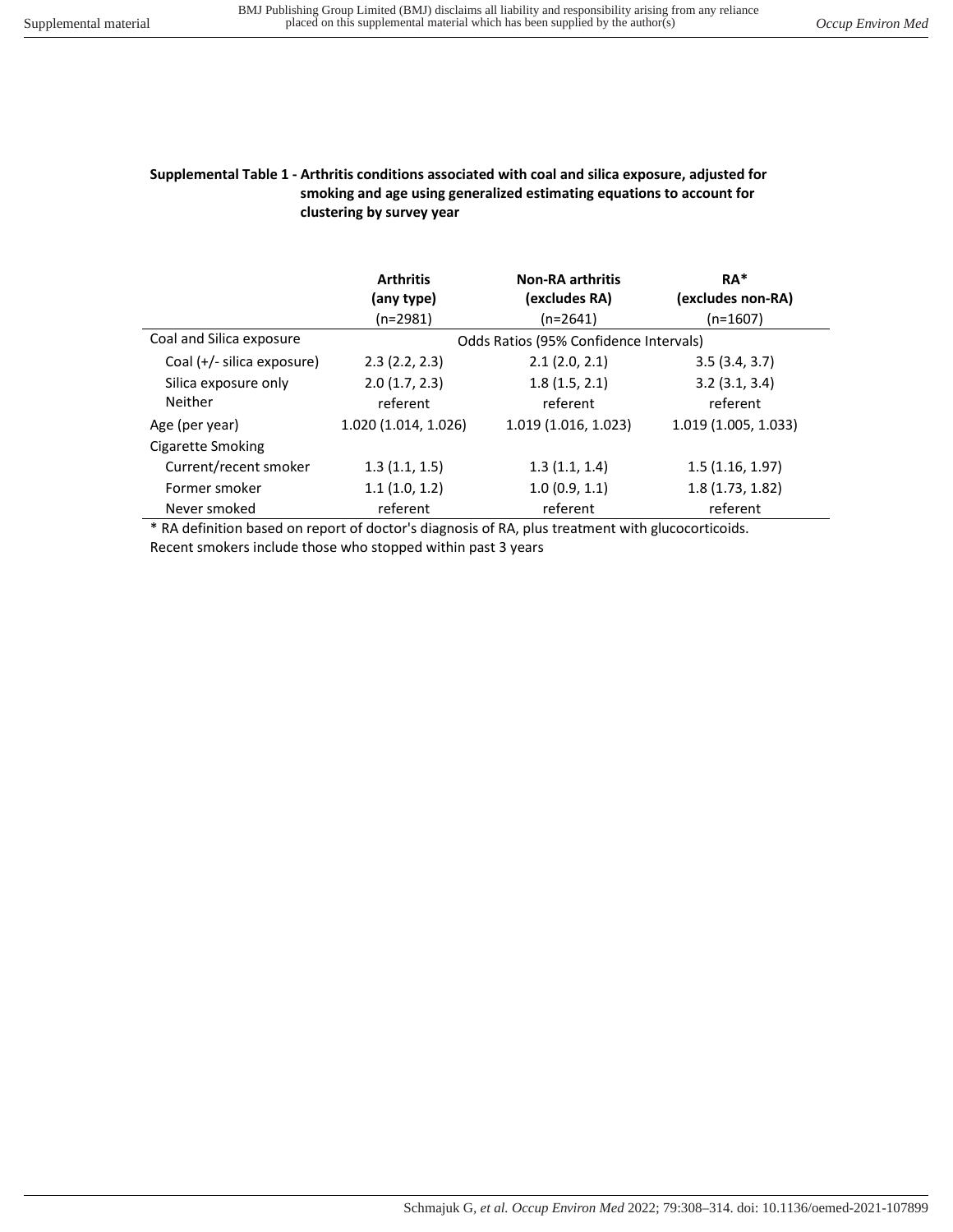## **Supplemental Table 2 - Rheumatoid arthritis (more specific definition) associated with coal, silica, and ergonomic exposures, adjusted for smoking, and age (2019 sample only)**

|                                                         | RA (including treatment with both<br>glucocorticoids & DMARDs) |
|---------------------------------------------------------|----------------------------------------------------------------|
| <b>Risk Factors</b>                                     | (n=899)                                                        |
|                                                         | OR (95% CI)                                                    |
| Coal and/or silica exposure                             |                                                                |
| No exposure to coal mining or other occupational silica | referent                                                       |
| Coal mining exposure                                    | 3.0(1.36, 6.4)                                                 |
| Silica exposure from non-coal occupations only          | 2.9(1.42, 6.0)                                                 |
| Ergonomic hazard score (referent category = 0 points)   |                                                                |
| 1 point                                                 | 1.6(0.55, 4.6)                                                 |
| 2-3 points                                              | 2.3(0.93, 5.6)                                                 |
| 4-5 points                                              | 4.1(1.63, 10.3)                                                |

DMARD = Disease Modifying Anti-Rheumatic Drug

OR=Odds Ratio; CI = Confidence Interval

Model controls for variables shown plus age, smoking (never, former, current/recent). Model excludes respondents who report arthritis not meeting the more specific definition of glucocorticoids and DMARDs (overall prevalence of RA by this definition = 3% (95% CI 2-4%).